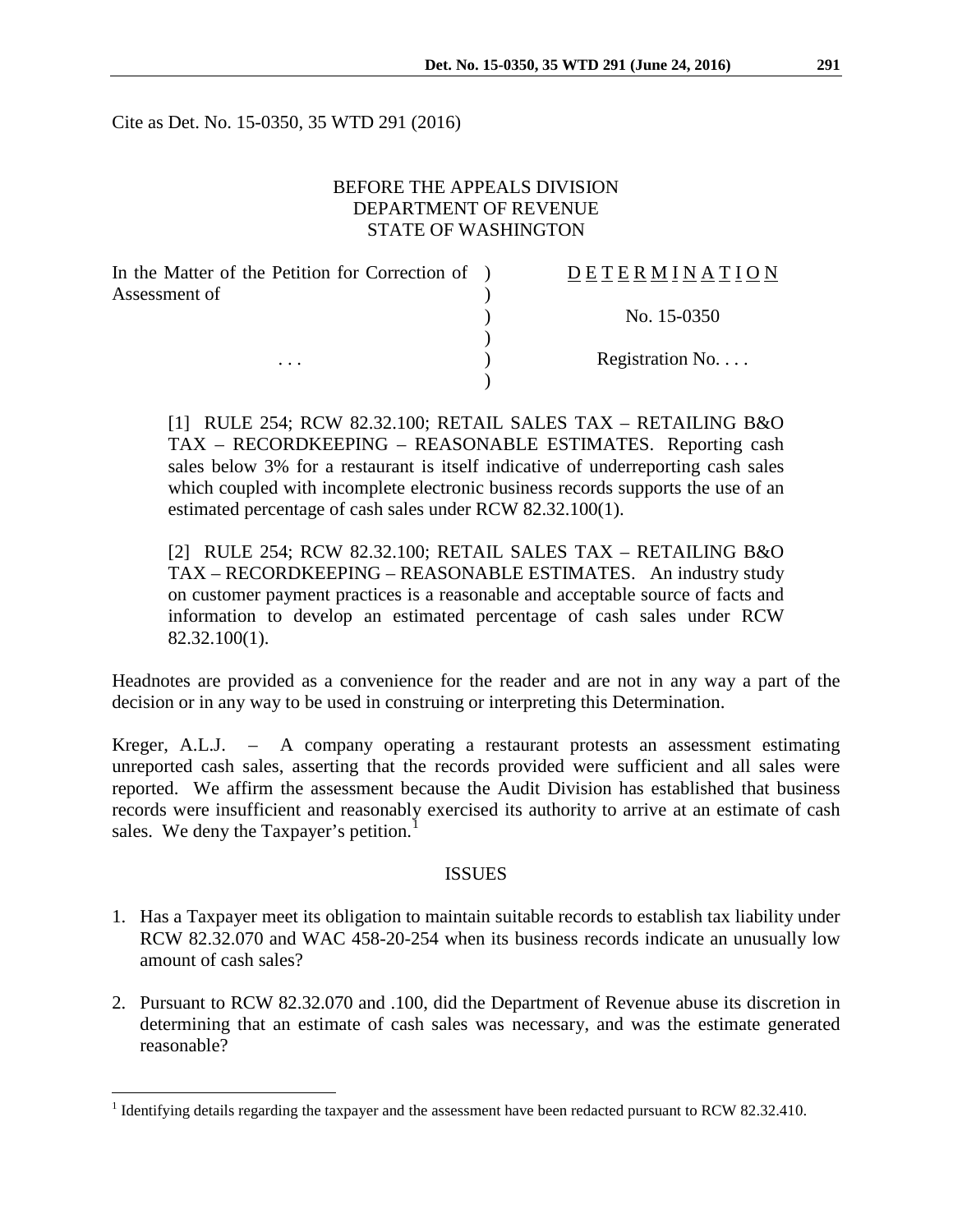# FINDINGS OF FACT

[Taxpayer] is a Washington corporation doing business as a restaurant that sells Mexican cuisine, liquor, beer, and wine in . . . , Washington. The Audit Division of the Department of Revenue (Department) conducted an audit of the Taxpayer's Washington business activities for the period of January 1, 2010 through March 31, 2014. The audit resulted in an assessment being issued for additional tax due in the amount of  $\frac{1}{2}$  $\frac{1}{2}$  $\frac{1}{2}$ ....<sup>2</sup> The Taxpayer timely appealed the assessment contesting the need to estimate cash sales.

The audit assessed retail sales tax and retailing business and occupation (B&O) tax on mandatory service charges and tips, which the Taxpayer had not reported as part of the retail sales price of meals. However, the bulk of the retail sales tax and retailing B&O tax assessed was attributable to an estimate of unreported cash sales. Review of the business records available by the Audit Division showed an exceptionally low level of cash sales being reported, at about 2.66% of total sales.

Point of Sale (POS) records were not available for the first 11 months of the audit period, but the Taxpayer asserts that print outs of data from this period was available. The Taxpayer explained that information from their old POS system was not consistently available in an electronic format, but that paper records were available and provided to the auditor. The auditor also notes that the June 2012 report provided did not include breakdown detail on cash and non-cash payments. The data that was reviewed produced a cash sales estimate of 2.66% on average. The Taxpayer does not contest this cash sale percentage, but rather asserts that this low volume of cash sales is accurate noting that fewer customers are paying by cash.

The Taxpayer also notes that its cost of goods is in the expected range of 30% to 33% throughout the audit period, which it emphasizes for that the Internal Revenue Service (IRS) details as 34.5% for moderately-priced full service restaurant in its Market Segment Specialization Program. The Taxpayer also notes that this cost of goods percentage is also in line with that the National Restaurant Association details as normal in its Restaurant Operations Report.

The Taxpayer disputes the conclusion that cash sales were underreported and contests that the Audit Division did not support its need to estimate cash sales. Specifically, asserting that the Audit Division did not give due weight to the cost of goods sold information and asserting that the Audit Division has failed to establish that the records provided were insufficient.

### ANALYSIS

RCW 82.32.070 provides:

(1) Every person liable for any fee or tax imposed by chapters 82.04 through 82.27 RCW shall keep and preserve, for a period of five years, suitable records as may be necessary to determine the amount of any tax for which he may be liable, which records shall include

<span id="page-1-0"></span><sup>&</sup>lt;sup>2</sup> The Assessment Document No. . . . , was comprised of \$ . . . in retail sales tax, \$ . . . in retailing business and occupation  $(B&0)$  tax,  $\$ \dots$  in use tax, interest of  $\$ \dots$  and a penalty of  $\$ \dots$  for misuse of a resale certificate or reseller permit (assessed on \$ . . . in purchases).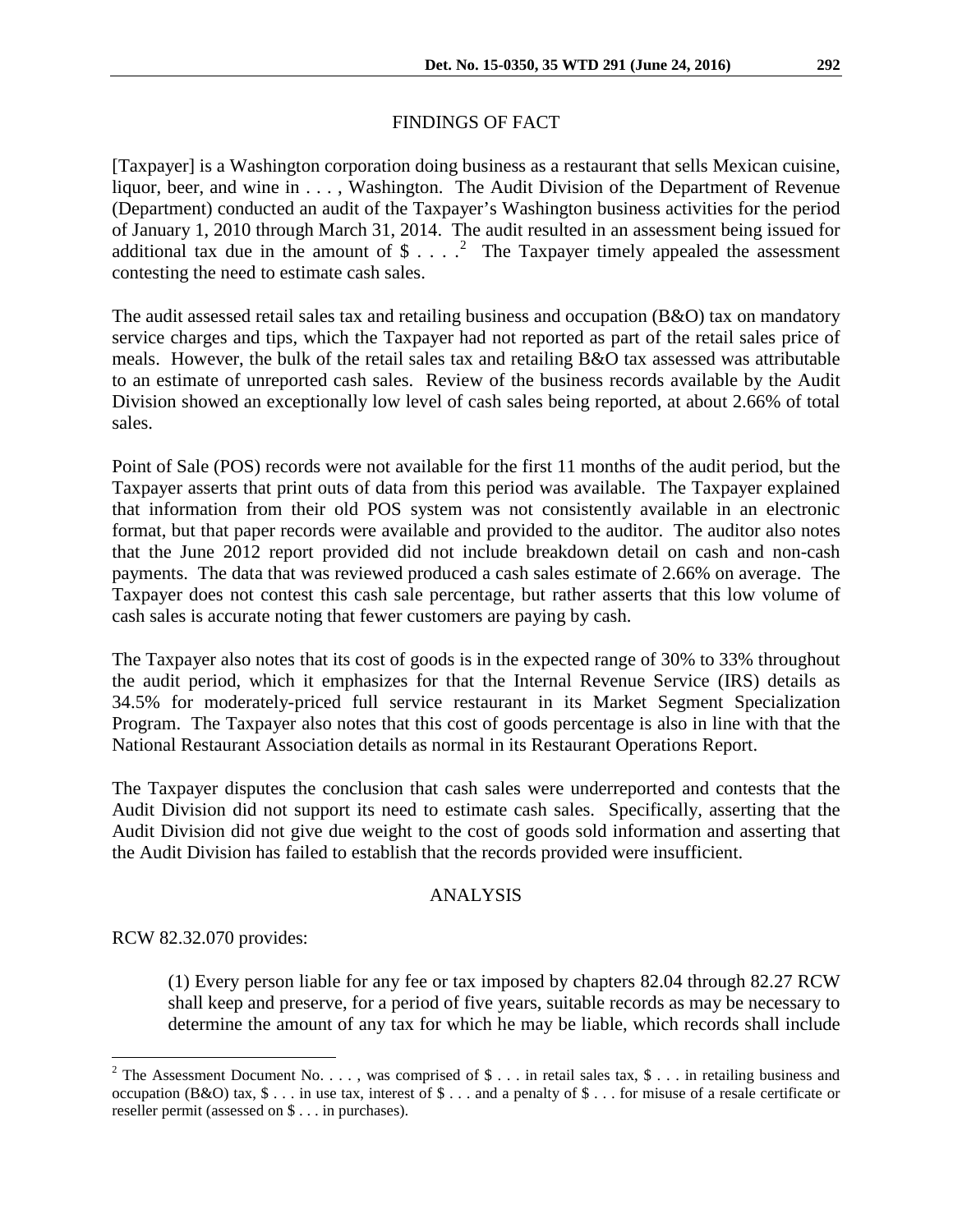copies of all federal income tax and state tax returns and reports made by him. All his books, records, and invoices shall be open for examination at any time by the department of revenue.

*See also* WAC 458-20-254 (Rule 254); Det. No. 99-341, 20 WTD 343 (2001).

If a person fails to keep and preserve suitable records, then RCW 82.32.100 provides:

(1) If any person fails or refuses to make any return or to make available for examination the records required by this chapter, the department shall proceed, in such manner as it may deem best, to obtain facts and information on which to base its estimate of the tax; and to this end the department may examine the records of any such person as provided in RCW [82.32.110.](http://apps.leg.wa.gov/RCW/default.aspx?cite=82.32.110)

In this case, the business records indicated an underreporting of cash sales. Electronic records were unavailable for the initial months of the audit period and review of the records provided showed a cash sales percentage just below 3%. The Taxpayer is asserting that this percentage is accurate and correct and there is no basis to estimate cash sales. However, such a low percentage of cash sales is an indication that cash sales are being underreported.

In reviewing business records, the Audit Division expects to see a certain volume of cash sales based on the type of business at issue and the normal range of sales for this type of business. This expected level of cash sales is based on general experience gained through auditing comparable businesses and also supported by two specific industry studies addressing consumer payment patterns. Specifically, the Audit Division relies on a 2008 industry study, prepared by First Data and a 2010 study prepared by Hitachi Consulting, which detail average cash purchase percentages for different categories of merchants making retail sales.<sup>[3](#page-2-0)</sup> The 2008 industry study details that electronic payments are growing across all surveyed retail locations, but also notes that payment methods vary between retailers. Restaurant's cash sales on average range between 30% to 66% of their total sales, with fast food type restaurants at the high end of that range. Thus, fast food restaurants with a comparatively lower per sale average cost average 66% cash sales, and consumers tendency to use electronic payments methods increases in correlation with the average total meal cost as one moves along the spectrum to full service restaurants. The 2010 study results are similar, indicating average cash payments averages of 55% at fast food restaurants, 33% at coffee shops, and 27% cash payments at restaurants.

The Taxpayer's restaurant is not a fast food establishment but a casual dining restaurant offering a lunch and dinner. Thus, the expected cash sales percentage may arguably fall to the lower end of the spectrum. In this case, the Audit Division used a 20% estimate of cash sales, which is below the average for all of the restaurants at issue in the studies.

<span id="page-2-0"></span> <sup>3</sup> First Date Corporation – 2008 Market Brief study on Consumer Payment Preferences for In-Store Purchases. First Data is a credit card processing company and conducted this nationwide study in 2008. 2010 BAI & Hitachi Study of Consumer Payment Preferences, dated January 25, 2011.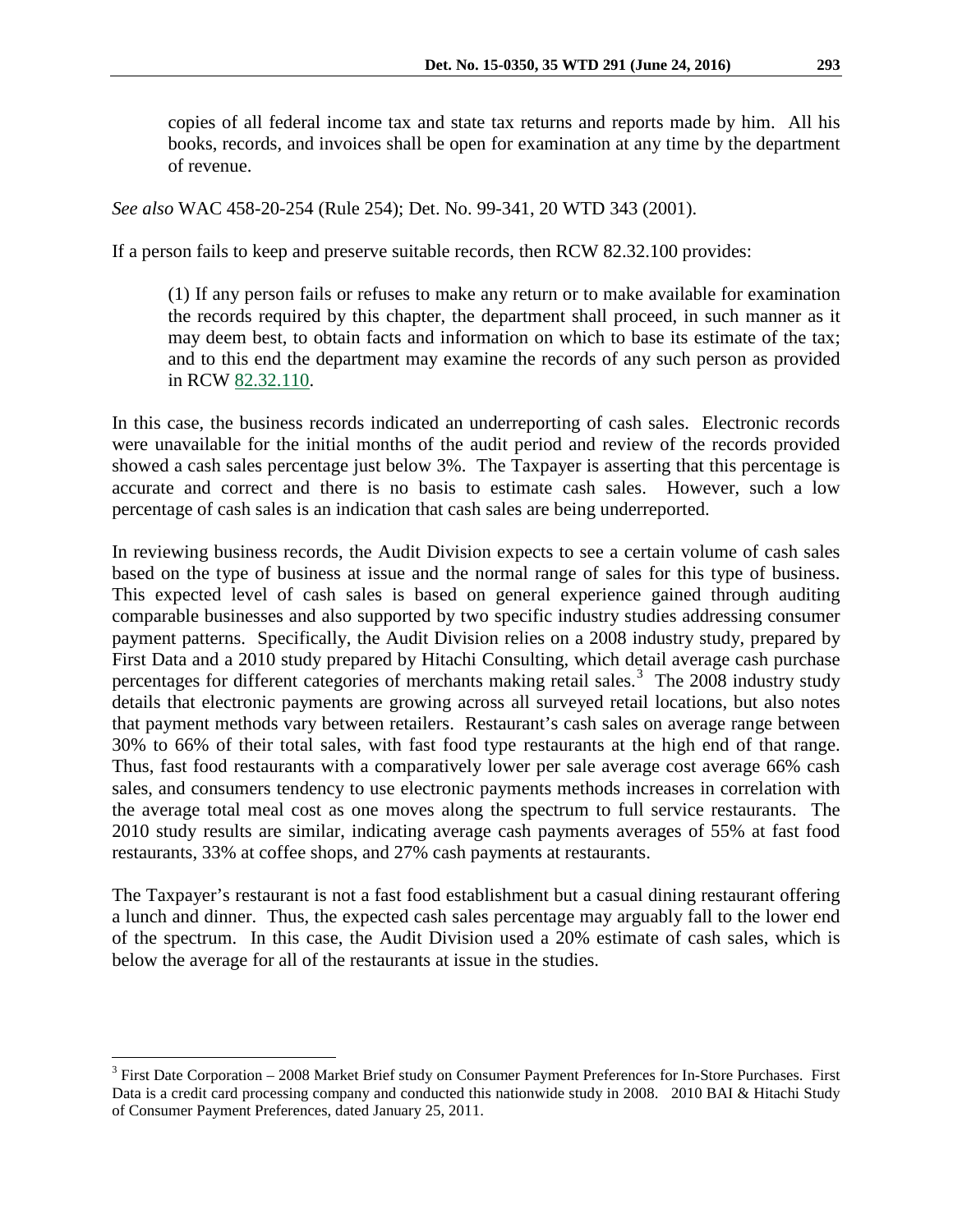In the 2010, study the merchant with the lowest cash sales was Department Stores and those stores still had  $14\%$  $14\%$  $14\%$  cash sales.<sup>4</sup> Similarly, the 2008 study also identifies Department Stores as the type of merchant with the lowest level of cash sales and even that type of retailer still had a 1[5](#page-3-1)% average for cash sales.<sup>5</sup> We agree with the Taxpayer that fewer customers are electing to pay in cash, however, the cash sales percentage that is reflected in the available business records is not only not reasonable for a comparable restaurant but is materially lower than the expected range of cash sales for any type of retail merchant.

We disagree with the Taxpayer's assertion that a 3% cash sale average is reasonable, and therefore, also disagree with the asserting that such a low percentage of cash sales could be accurate for the type of restaurant business at issue here. Rather, we concur with the Audit Division that this percentage of cash sales is itself indicative of underreporting of cash sales. Therefore, we conclude Audit Division correctly concluded that the available business records were not suitable and did not accurately reflect business income from cash sales.

The Taxpayer also takes issue with the thoroughness of the audit and asserts that the cost of goods information provided was not given due weight. The Audit Division confirms that the costs of good detail provided was reviewed and considered, but this information does not resolve or address the extremely low volume of cash sales. Noting that just as the low volume of cash sales supports an inference that cash sales are not being reported, it is also possible that cash was being used to purchase goods and not recorded or reflected in the detail produced.

We have previously noted and affirmed the Department's authority to assess taxes based on a reasonable estimate. *See* Det. No. 14-0106, 33 WTD 402 (2014); Det. No. 13-0302R, 33 WTD 572 (2014); Det. No. 03-0279, 23 WTD 252 (2004); Det. No. 97-134R, 18 WTD 163 (1999). We also note that the authority granted to the Department to make estimates of tax liability is similar to the discretion afforded the IRS in generating assessments of tax liability. In addressing the similar authority of the IRS to estimate, the United Stated Supreme Court has stated:

[G]ranting the IRS assessment authority, must simultaneously grant the IRS power to decide how to make that assessment-at least within certain limits. And the courts have consistently held that those limits are not exceeded when the IRS estimates an individual's tax liability-as long as the method used to make the estimate is a "reasonable" one. . . . .

<span id="page-3-0"></span><sup>&</sup>lt;sup>4</sup> In addition to the types of merchants detailed above, the 2010 study shows grocery stores with 19% cash sales, drug stores with 25% cash sales, discount/warehouse stores with 20% cash sales, gas stations with 22% cash sales, cinema with 36% cash sales, and transit with 15% cash sales.

<span id="page-3-1"></span><sup>&</sup>lt;sup>5</sup> The types of retail locations addressed in the 2008 survey and their cash sales percentages included: Department Store - 15%, Discount Store – 20% , Grocery Store - 21%, Gas/Convenience Store – 24%, Drug Store - 26%, Restaurant – 30%, Cinema/Theatre - 59%, Transit – 64%, and Fast Food 66%.